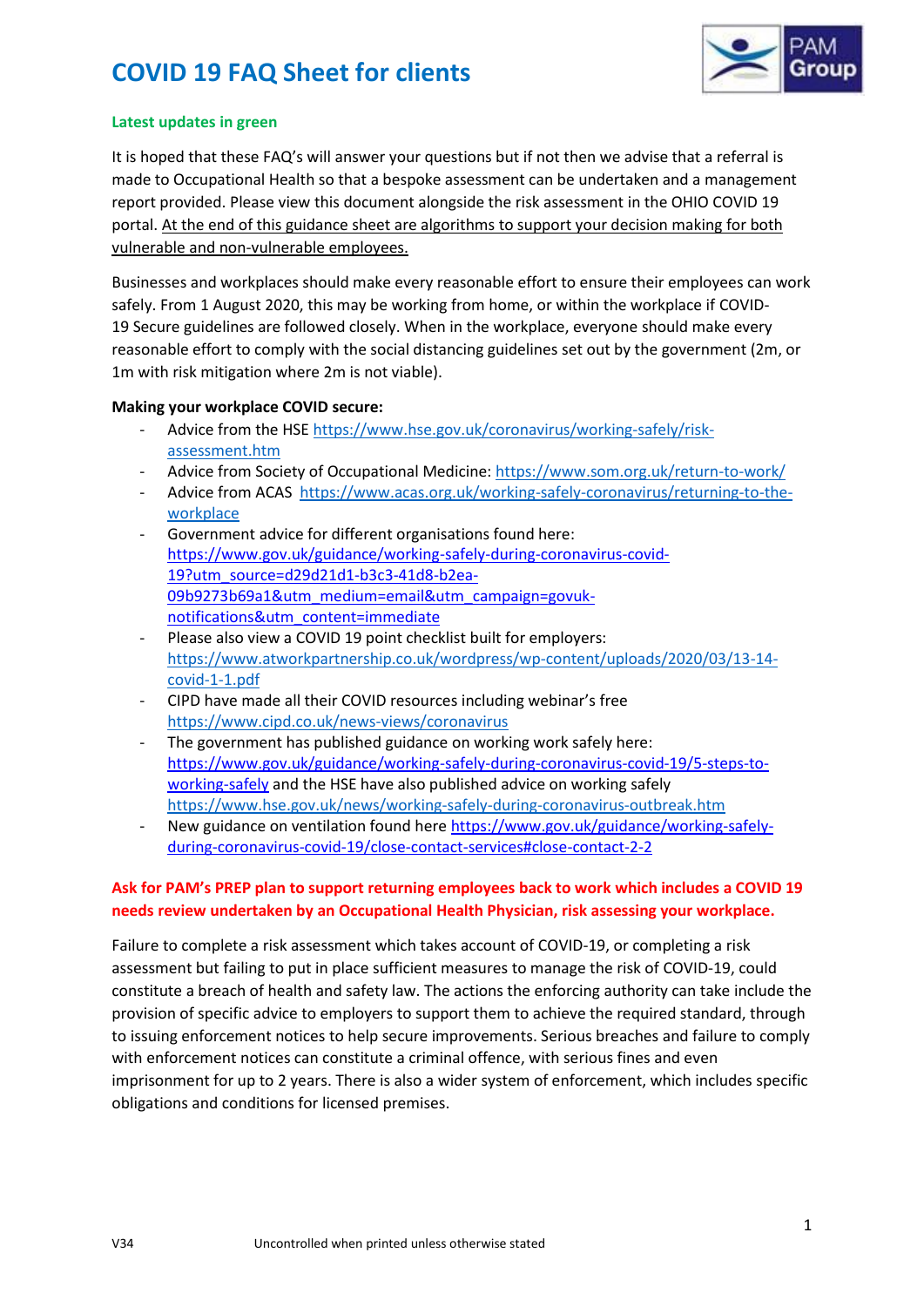

### **1. Reporting an outbreak using an action card**

**The [action cards](https://coronavirusresources.phe.gov.uk/reporting-an-outbreak/)** provide instructions to anyone responsible for a business or organisation on what to do in the event of one or more confirmed cases of coronavirus (COVID-19) in your organisation <https://coronavirusresources.phe.gov.uk/reporting-an-outbreak/>

## **2. If an individual develops symptoms what should they do**

If an individual develops symptoms then they should alert those people they have had close contact with over the last 48 hours to let them know (including work colleagues). At this stage, those people should not self-isolate but should take extra care in practising social distancing and good hand and respiratory hygiene. They can also be more alert to any symptoms they might develop. Should the individual test positive then it is likely those who have been in close contact will be contacted by the test and trace team and will need to self-isolate.

## **3. Temperature checks**

The government advises businesses not to rely on temperature checks for detection of coronavirus [https://www.gov.uk/government/news/dont-rely-on-temperature-screening-products-for](https://www.gov.uk/government/news/dont-rely-on-temperature-screening-products-for-detection-of-coronavirus-covid-19-says-mhra?utm_source=85281642-c80a-4f56-8cf8-0855812de819&utm_medium=email&utm_campaign=govuk-notifications&utm_content=immediate)[detection-of-coronavirus-covid-19-says-mhra?utm\\_source=85281642-c80a-4f56-8cf8-](https://www.gov.uk/government/news/dont-rely-on-temperature-screening-products-for-detection-of-coronavirus-covid-19-says-mhra?utm_source=85281642-c80a-4f56-8cf8-0855812de819&utm_medium=email&utm_campaign=govuk-notifications&utm_content=immediate) [0855812de819&utm\\_medium=email&utm\\_campaign=govuk-notifications&utm\\_content=immediate](https://www.gov.uk/government/news/dont-rely-on-temperature-screening-products-for-detection-of-coronavirus-covid-19-says-mhra?utm_source=85281642-c80a-4f56-8cf8-0855812de819&utm_medium=email&utm_campaign=govuk-notifications&utm_content=immediate)

You may wish to read the ICO guidance on thermal check[s https://ico.org.uk/global/data-protection](https://ico.org.uk/global/data-protection-and-coronavirus-information-hub/coronavirus-recovery-data-protection-advice-for-organisations/surveillance/)[and-coronavirus-information-hub/coronavirus-recovery-data-protection-advice-for](https://ico.org.uk/global/data-protection-and-coronavirus-information-hub/coronavirus-recovery-data-protection-advice-for-organisations/surveillance/)[organisations/surveillance/](https://ico.org.uk/global/data-protection-and-coronavirus-information-hub/coronavirus-recovery-data-protection-advice-for-organisations/surveillance/)

### **4. Travel advice and corridors**

Includes which countries no longer require a 2 week isolation upon return [https://www.gov.uk/guidance/coronavirus-covid-19-travel-corridors?utm\\_source=91917810-4dd7-](https://www.gov.uk/guidance/coronavirus-covid-19-travel-corridors?utm_source=91917810-4dd7-4ba6-b40a-62f29c1d3f5d&utm_medium=email&utm_campaign=govuk-notifications&utm_content=immediate) [4ba6-b40a-62f29c1d3f5d&utm\\_medium=email&utm\\_campaign=govuk](https://www.gov.uk/guidance/coronavirus-covid-19-travel-corridors?utm_source=91917810-4dd7-4ba6-b40a-62f29c1d3f5d&utm_medium=email&utm_campaign=govuk-notifications&utm_content=immediate)[notifications&utm\\_content=immediate](https://www.gov.uk/guidance/coronavirus-covid-19-travel-corridors?utm_source=91917810-4dd7-4ba6-b40a-62f29c1d3f5d&utm_medium=email&utm_campaign=govuk-notifications&utm_content=immediate)

## **5. Industry specific guidance**

EU-OSHA has a list of industry specific guidance. [https://oshwiki.eu/wiki/COVID-](https://oshwiki.eu/wiki/COVID-19:_Back_to_the_workplace_-_Adapting_workplaces_and_protecting_workers#Sector-specific_guidance_related_to_COVID-19)19: Back to the workplace - Adapting workplaces and protecting workers#Sectorspecific guidance related to COVID-19. Society of Occupational Medicine has a toolkit with a number of resources her[e https://www.som.org.uk/return-to-work/](https://www.som.org.uk/return-to-work/)

- **Manufacturing HSE**:- [https://www.hse.gov.uk/coronavirus/working](https://www.hse.gov.uk/coronavirus/working-safely/manufacturing/machinery-building-safety.htm)[safely/manufacturing/machinery-building-safety.htm;](https://www.hse.gov.uk/coronavirus/working-safely/manufacturing/machinery-building-safety.htm) [https://www.gov.uk/business-and](https://www.gov.uk/business-and-industry/manufacturing)[industry/manufacturing](https://www.gov.uk/business-and-industry/manufacturing)
- **Food businesses including canteens** [https://www.gov.uk/government/publications/covid-](https://www.gov.uk/government/publications/covid-19-guidance-for-food-businesses/guidance-for-food-businesses-on-coronavirus-covid-19)[19-guidance-for-food-businesses/guidance-for-food-businesses-on-coronavirus-covid-19](https://www.gov.uk/government/publications/covid-19-guidance-for-food-businesses/guidance-for-food-businesses-on-coronavirus-covid-19)
- [Guidance for](file://///DT-PAM/Company/COVID-19/COVID%2019%20calls%20and%20referrals/Day%201%20employee%20&%20employer%20FAQs/Guidance%20for%20prisons) **prisons** [https://www.gov.uk/government/publications/covid-19-prisons-and](https://www.gov.uk/government/publications/covid-19-prisons-and-other-prescribed-places-of-detention-guidance/covid-19-prisons-and-other-prescribed-places-of-detention-guidance)[other-prescribed-places-of-detention-guidance/covid-19-prisons-and-other-prescribed](https://www.gov.uk/government/publications/covid-19-prisons-and-other-prescribed-places-of-detention-guidance/covid-19-prisons-and-other-prescribed-places-of-detention-guidance)[places-of-detention-guidance](https://www.gov.uk/government/publications/covid-19-prisons-and-other-prescribed-places-of-detention-guidance/covid-19-prisons-and-other-prescribed-places-of-detention-guidance)
- Guidance for **[health professionals](https://www.gov.uk/government/collections/coronavirus-covid-19-list-of-guidance#guidance-for-health-professionals)** [https://www.gov.uk/government/collections/coronavirus-covid-19-list-of](https://www.gov.uk/government/collections/coronavirus-covid-19-list-of-guidance#guidance-for-health-professionals)[guidance#guidance-for-health-professionals](https://www.gov.uk/government/collections/coronavirus-covid-19-list-of-guidance#guidance-for-health-professionals)
- [Guidance for those working in](https://www.gov.uk/guidance/working-safely-during-coronavirus-covid-19/homes) **other people's homes** <https://www.gov.uk/guidance/working-safely-during-coronavirus-covid-19/homes> and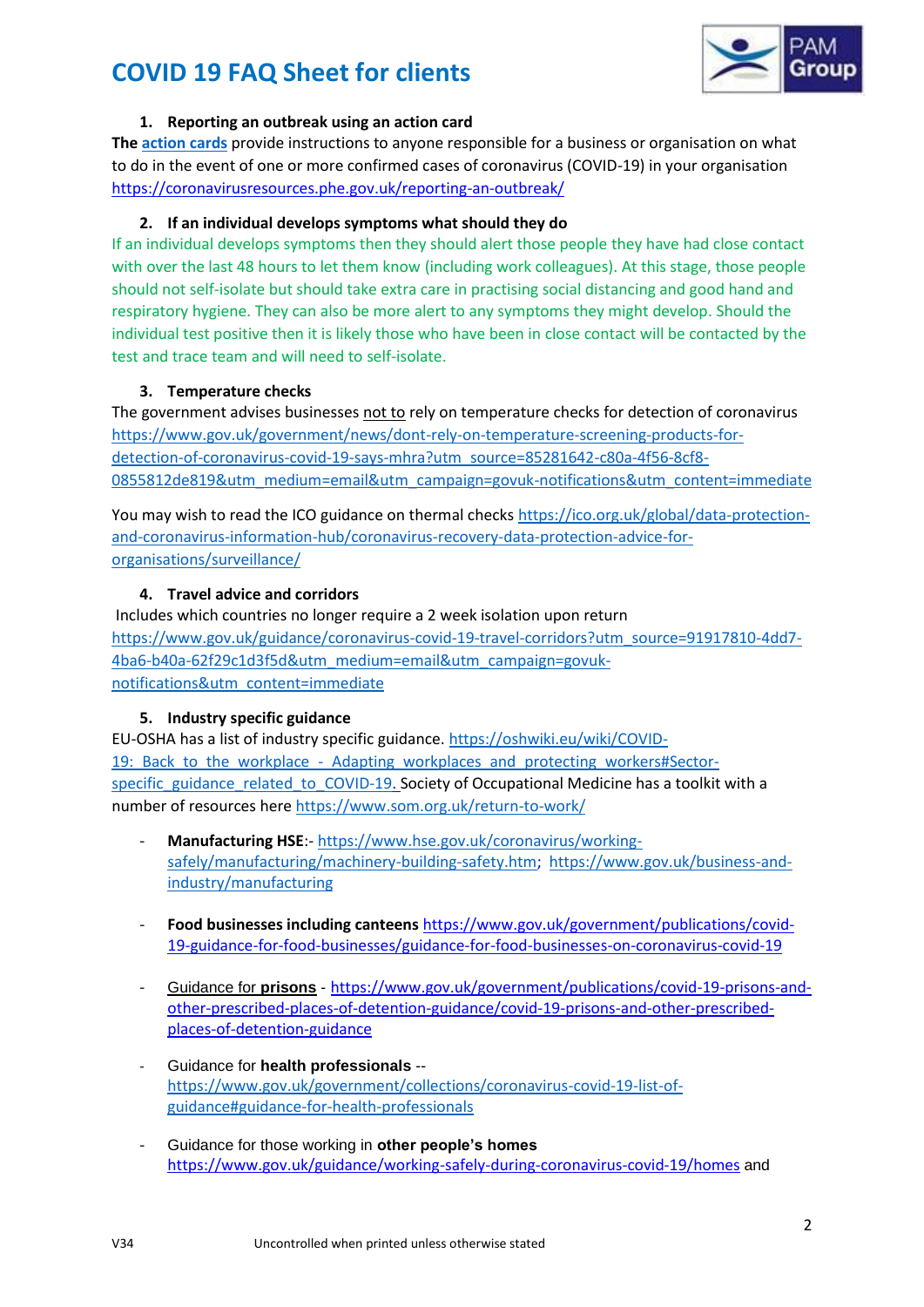

[domicillary care](https://www.gov.uk/government/publications/covid-19-how-to-work-safely-in-domiciliary-care) [https://www.gov.uk/government/publications/covid-19-how-to-work](https://www.gov.uk/government/publications/covid-19-how-to-work-safely-in-domiciliary-care)[safely-in-domiciliary-care](https://www.gov.uk/government/publications/covid-19-how-to-work-safely-in-domiciliary-care)

- [Guidance for](file://///DT-PAM/Company/COVID-19/COVID%2019%20calls%20and%20referrals/Day%201%20employee%20&%20employer%20FAQs/Guidance%20for%20Councils) **Councils** [https://www.local.gov.uk/our-support/coronavirus-information](https://www.local.gov.uk/our-support/coronavirus-information-councils)[councils](https://www.local.gov.uk/our-support/coronavirus-information-councils)
- Guidance for **[care home settings](https://www.gov.uk/government/publications/coronavirus-covid-19-adult-social-care-action-plan/covid-19-our-action-plan-for-adult-social-care)** [https://www.gov.uk/government/publications/coronavirus-covid-19-adult-social-care](https://www.gov.uk/government/publications/coronavirus-covid-19-adult-social-care-action-plan/covid-19-our-action-plan-for-adult-social-care)[action-plan/covid-19-our-action-plan-for-adult-social-care](https://www.gov.uk/government/publications/coronavirus-covid-19-adult-social-care-action-plan/covid-19-our-action-plan-for-adult-social-care)<https://workforce.adultsocialcare.uk/login> – dedicated app
- [Guidance for those supporting adults with](https://www.gov.uk/government/publications/covid-19-supporting-adults-with-learning-disabilities-and-autistic-adults/coronavirus-covid-19-guidance-for-care-staff-supporting-adults-with-learning-disabilities-and-autistic-adults) **learning difficulties** [https://www.gov.uk/government/publications/covid-19-supporting-adults-with-learning](https://www.gov.uk/government/publications/covid-19-supporting-adults-with-learning-disabilities-and-autistic-adults/coronavirus-covid-19-guidance-for-care-staff-supporting-adults-with-learning-disabilities-and-autistic-adults)[disabilities-and-autistic-adults/coronavirus-covid-19-guidance-for-care-staff-supporting](https://www.gov.uk/government/publications/covid-19-supporting-adults-with-learning-disabilities-and-autistic-adults/coronavirus-covid-19-guidance-for-care-staff-supporting-adults-with-learning-disabilities-and-autistic-adults)[adults-with-learning-disabilities-and-autistic-adults](https://www.gov.uk/government/publications/covid-19-supporting-adults-with-learning-disabilities-and-autistic-adults/coronavirus-covid-19-guidance-for-care-staff-supporting-adults-with-learning-disabilities-and-autistic-adults)
- Guidance for **First Responders and ambulance personnel** and attending a potential case [https://www.gov.uk/government/publications/novel-coronavirus-2019-ncov-interim](https://www.gov.uk/government/publications/novel-coronavirus-2019-ncov-interim-guidance-for-first-responders/interim-guidance-for-first-responders-and-others-in-close-contact-with-symptomatic-people-with-potential-2019-ncov)[guidance-for-first-responders/interim-guidance-for-first-responders-and-others-in-close](https://www.gov.uk/government/publications/novel-coronavirus-2019-ncov-interim-guidance-for-first-responders/interim-guidance-for-first-responders-and-others-in-close-contact-with-symptomatic-people-with-potential-2019-ncov)[contact-with-symptomatic-people-with-potential-2019-ncov](https://www.gov.uk/government/publications/novel-coronavirus-2019-ncov-interim-guidance-for-first-responders/interim-guidance-for-first-responders-and-others-in-close-contact-with-symptomatic-people-with-potential-2019-ncov)
- Guidance for **[offices and contact centres](https://www.gov.uk/guidance/working-safely-during-coronavirus-covid-19/offices-and-contact-centres)** [https://www.gov.uk/guidance/working-safely](https://www.gov.uk/guidance/working-safely-during-coronavirus-covid-19/offices-and-contact-centres)[during-coronavirus-covid-19/offices-and-contact-centres](https://www.gov.uk/guidance/working-safely-during-coronavirus-covid-19/offices-and-contact-centres)
- [Guidance for the](https://www.gov.uk/government/publications/covid-19-guidance-for-staff-in-the-transport-sector) **Transport** Sector [https://www.gov.uk/government/publications/coronavirus-covid-19-safer-transport](https://www.gov.uk/government/publications/coronavirus-covid-19-safer-transport-guidance-for-operators)[guidance-for-operators](https://www.gov.uk/government/publications/coronavirus-covid-19-safer-transport-guidance-for-operators) and [Guidance for those working in](https://www.gov.uk/guidance/working-safely-during-coronavirus-covid-19/vehicles) **vehicles**  <https://www.gov.uk/guidance/working-safely-during-coronavirus-covid-19/vehicles>
- Guidance for **construction** [https://www.gov.uk/guidance/working-safely-during](file://///DT-PAM/Company/COVID-19/COVID%2019%20calls%20and%20referrals/Day%201%20employee%20&%20employer%20FAQs/Guidance%20for%20construction%20https:/www.gov.uk/guidance/working-safely-during-coronavirus-covid-19/construction-and-other-outdoor-work)[coronavirus-covid-19/construction-and-other-outdoor-work](file://///DT-PAM/Company/COVID-19/COVID%2019%20calls%20and%20referrals/Day%201%20employee%20&%20employer%20FAQs/Guidance%20for%20construction%20https:/www.gov.uk/guidance/working-safely-during-coronavirus-covid-19/construction-and-other-outdoor-work)
- Guidance for **schools** [https://www.gov.uk/government/collections/guidance-for-schools](file://///DT-PAM/Company/COVID-19/COVID%2019%20calls%20and%20referrals/Day%201%20employee%20&%20employer%20FAQs/Guidance%20for%20schools%20https:/www.gov.uk/government/collections/guidance-for-schools-coronavirus-covid-19%20%20Universities%20https:/www.universitiesuk.ac.uk/covid19)coronavirus-covid-19 **Universities** [https://www.universitiesuk.ac.uk/covid19](file://///DT-PAM/Company/COVID-19/COVID%2019%20calls%20and%20referrals/Day%201%20employee%20&%20employer%20FAQs/Guidance%20for%20schools%20https:/www.gov.uk/government/collections/guidance-for-schools-coronavirus-covid-19%20%20Universities%20https:/www.universitiesuk.ac.uk/covid19)

### **Questions**

## **1. Masks for NHS**:

All hospital staff will be required to wear Type 1 or 2 surgical masks, and this will cover all staff working in hospital. Should an employee not be able to wear a mask due to anxiety then a referral to Occupational Health can support with specific psychological treatment to overcome this concern. Should your employee feel they are unable to wear a mask, trial different masks for comfort. Enabling regular breaks for relief from wearing the mask can be helpful as long as correct donning and doffing procedures are followed.

Although there is no evidence that masks can exacerbate asthma, if an employee feels the mask aggravates their respiratory concerns such as asthma and COPD, then you may wish to consider a type 1 mask and/or more frequent breaks for relief. If this is not feasible then redeployment to those areas designated as COVID-free workplaces if feasible is advised (not in hospitals). Face shields are not a substitute.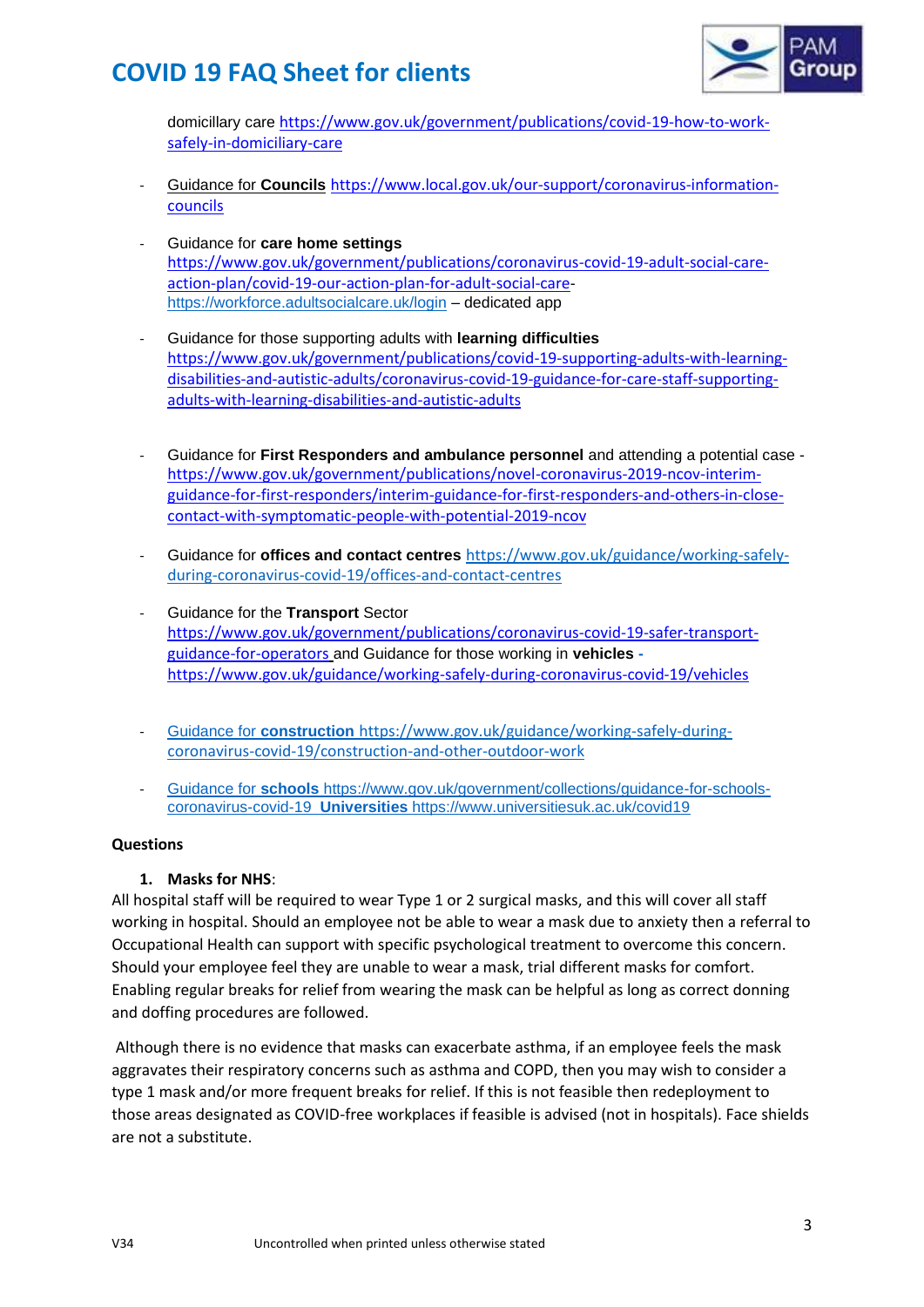

If skin issues are aggravated or commence then it is advisable to check whether the product has any sensitiers by looking at the product contents; advising individuals to keep their skin lightly moisturized and ensuring the skin is dry before donning the mask. Guidance from eczema UK is to avoid applying ointment emollients to the face shortly before you put on a covering, as they might make the face too hot.

[https://assets.publishing.service.gov.uk/government/uploads/system/uploads/attachment\\_data/file](https://assets.publishing.service.gov.uk/government/uploads/system/uploads/attachment_data/file/892465/Domiciliary_guidance_v2_15_Jun.pdf) [/892465/Domiciliary\\_guidance\\_v2\\_15\\_Jun.pdf](https://assets.publishing.service.gov.uk/government/uploads/system/uploads/attachment_data/file/892465/Domiciliary_guidance_v2_15_Jun.pdf)

Primary and community health care providers must provide masks for employees and visitors where it is not possible for them to maintain the 2 m distance. Where a setting cannot be delivered as COVID-19 secure through all other means, a local assessment may conclude that primary and community healthcare staff (both in clinical and non-clinical roles), when not otherwise required to use personal protective equipment, should wear a face mask; worn to prevent the spread of infection from the wearer

[https://www.gov.uk/government/publications/wuhan-novel-coronavirus-infection-prevention-and](https://www.gov.uk/government/publications/wuhan-novel-coronavirus-infection-prevention-and-control/new-recommendations-for-primary-and-community-health-care-providers-in-england)[control/new-recommendations-for-primary-and-community-health-care-providers-in-england](https://www.gov.uk/government/publications/wuhan-novel-coronavirus-infection-prevention-and-control/new-recommendations-for-primary-and-community-health-care-providers-in-england)

### **2. Should I provide masks to high risk individuals or just in general**

If the risk assessment identifies your employee as at higher risk and/or you cannot maintain a 2M distance then it is advised that a fluid resistant or repellant mask is provided. Government guidance is for distancing of 1 meter + (from the  $4<sup>th</sup>$  of July) which means if the 2 M distance cannot be maintained then consider alternate protection such as masks. Please provide guidance to your employees on how to put this on and take off as well as how to dispose of it.

Individuals must wear a face covering when using public transport to get to work, or are visiting a busy enclosed space where you can't social distance such as a crowded shop. [https://publichealthmatters.blog.gov.uk/2020/01/23/wuhan-novel-coronavirus-what-you-need-to](https://publichealthmatters.blog.gov.uk/2020/01/23/wuhan-novel-coronavirus-what-you-need-to-know/)[know/](https://publichealthmatters.blog.gov.uk/2020/01/23/wuhan-novel-coronavirus-what-you-need-to-know/)

The HSE have developed guidance on PPE her[e https://www.hse.gov.uk/news/using-ppe-at-work](https://www.hse.gov.uk/news/using-ppe-at-work-coronavirus.htm?utm_source=govdelivery&utm_medium=email&utm_campaign=coronavirus&utm_term=ppe-2&utm_content=digest-28-may-20)[coronavirus.htm?utm\\_source=govdelivery&utm\\_medium=email&utm\\_campaign=coronavirus&utm](https://www.hse.gov.uk/news/using-ppe-at-work-coronavirus.htm?utm_source=govdelivery&utm_medium=email&utm_campaign=coronavirus&utm_term=ppe-2&utm_content=digest-28-may-20) [\\_term=ppe-2&utm\\_content=digest-28-may-20](https://www.hse.gov.uk/news/using-ppe-at-work-coronavirus.htm?utm_source=govdelivery&utm_medium=email&utm_campaign=coronavirus&utm_term=ppe-2&utm_content=digest-28-may-20)

**Even if you never develop symptoms, you can still be infected and pass the virus on without knowing it**

### **3. Mask Exemptions**

[https://www.gov.uk/government/publications/face-coverings-when-to-wear-one-and-how-to](https://www.gov.uk/government/publications/face-coverings-when-to-wear-one-and-how-to-make-your-own/face-coverings-when-to-wear-one-and-how-to-make-your-own)[make-your-own/face-coverings-when-to-wear-one-and-how-to-make-your-own.](https://www.gov.uk/government/publications/face-coverings-when-to-wear-one-and-how-to-make-your-own/face-coverings-when-to-wear-one-and-how-to-make-your-own) It is not compulsory for shop or supermarket staff or transport workers to wear face coverings, although employers may consider their use where appropriate and where other mitigations are not in place. Employers should continue to follow [COVID-19 Secure guidelines](https://www.gov.uk/guidance/working-safely-during-coronavirus-covid-19) to reduce the proximity and duration of contact between employees

## **4. Distancing guidance** is changing.

 $1 M +$  from the 4<sup>th</sup> of July means maintain a "2 M distance where possible and if you are not able then consider some other protection unless you are in Scotland then the 2 M rule continues to apply. Guidance found here which includes work

<https://www.gov.uk/government/publications/staying-alert-and-safe-social-distancing> [https://www.gov.uk/government/publications/coronavirus-outbreak-faqs-what-you-can-and-cant](https://www.gov.uk/government/publications/coronavirus-outbreak-faqs-what-you-can-and-cant-do/coronavirus-outbreak-faqs-what-you-can-and-cant-do)[do/coronavirus-outbreak-faqs-what-you-can-and-cant-do](https://www.gov.uk/government/publications/coronavirus-outbreak-faqs-what-you-can-and-cant-do/coronavirus-outbreak-faqs-what-you-can-and-cant-do)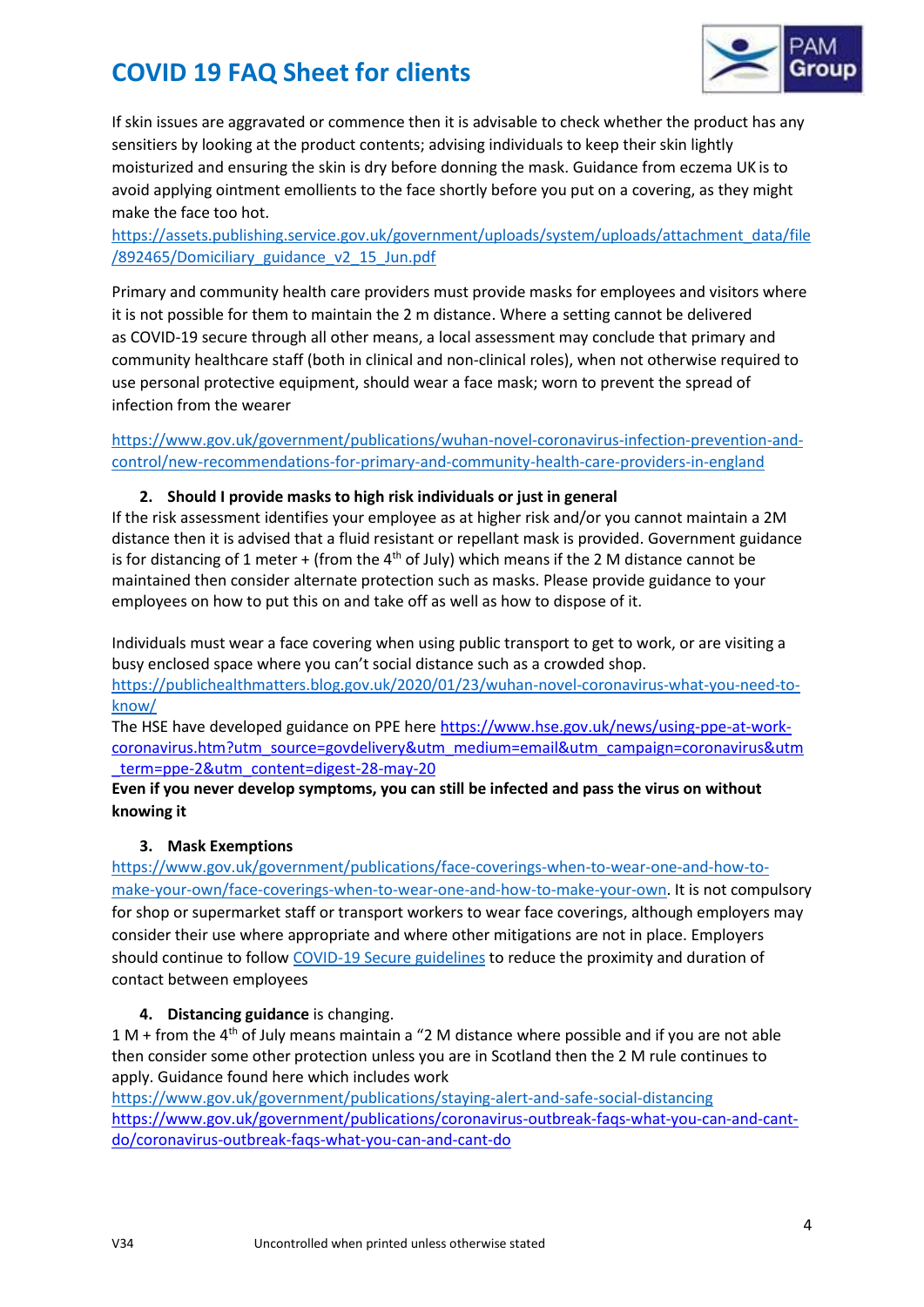

The government has produced guidance on reopening different industries with advice on how to remain safe here [https://www.gov.uk/guidance/working-safely-during-coronavirus-covid-19.](https://www.gov.uk/guidance/working-safely-during-coronavirus-covid-19) PAM can undertake an RTW needs risk assessment for those who are re-opening and/or bringing people back from furlough/home working. Please ask your account manager for our PREP plan

## **5. Ventilation indoors**

- Evidence suggests that the virus is less likely to be passed on outdoors and in well-ventilated buildings.
- In good weather, try to leave windows and doors open in areas where people come into contact
- Use external extractor fans to keep spaces well ventilated and make sure that ventilation systems are set to maximise the air flow rate.
- Heating and cooling systems can be used at their normal temperature settings

## **6. My employee is required to handle post and packaging – some is sent to their home**

There is no extra risk in handling post or packages. The risk of coronavirus (COVID-19) crosscontamination to food and food packaging is very low.

## **7. My employee has a safety concern**

<https://www.cqc.org.uk/contact-us/report-concern/report-concern-if-you-are-member-staff> - CQC is encouraging staff members to speak up

## **8. Disinfecting workplaces**

CDC (America) have developed this set of guidelines which can very usefully be used in the UK [https://www.cdc.gov/coronavirus/2019-ncov/community/reopen](https://www.cdc.gov/coronavirus/2019-ncov/community/reopen-guidance.html?deliveryName=USCDC_10_4-DM27264&mc_cid=598cf72700&mc_eid=1de2943a2a)[guidance.html?deliveryName=USCDC\\_10\\_4-DM27264&mc\\_cid=598cf72700&mc\\_eid=1de2943a2a](https://www.cdc.gov/coronavirus/2019-ncov/community/reopen-guidance.html?deliveryName=USCDC_10_4-DM27264&mc_cid=598cf72700&mc_eid=1de2943a2a)

### **9. Testing for Coronavirus**

• Employers can request a test for essential workers. Essential and key workers and their families can have priority testing and this may include where they do not have symptoms. The list of key/essential workers has been published on this web link:

[https://www.gov.uk/guidance/coronavirus-covid-19-getting-tested#essential-workers.](https://www.gov.uk/guidance/coronavirus-covid-19-getting-tested#essential-workers) To get a login to the employer referral portal, employers of essential workers should email [portalservicedesk@dhsc.gov.uk](mailto:portalservicedesk@dhsc.gov.uk) with the following information:

- organisation name
- nature of the organisation's business
- region
- names (where possible) and email addresses of the 2 users who will load essential worker contact details

Employers can refer essential workers for testing if they are self-isolating because either they or member(s) of their household have coronavirus symptoms.

Referred essential workers will then receive a text message with a unique invitation code to book a test for themselves (if symptomatic) or their symptomatic household member(s) at a regional testing site.

Once employer details have been verified, 2 login credentials will be provided for the employer referral portal.

• Individuals must be tested if they have symptoms of continuous cough or fever (37.8) or anosmia i.e. loss of smell and taste. This is best undertaken between day 1 and 5 although a home test cannot be arranged after day 4. Anyone with symptoms must request a test by calling 119 if they do not have internet or booking a test here [www.nhs.uk/coronavirus](https://www.nhs.uk/conditions/coronavirus-covid-19/) . for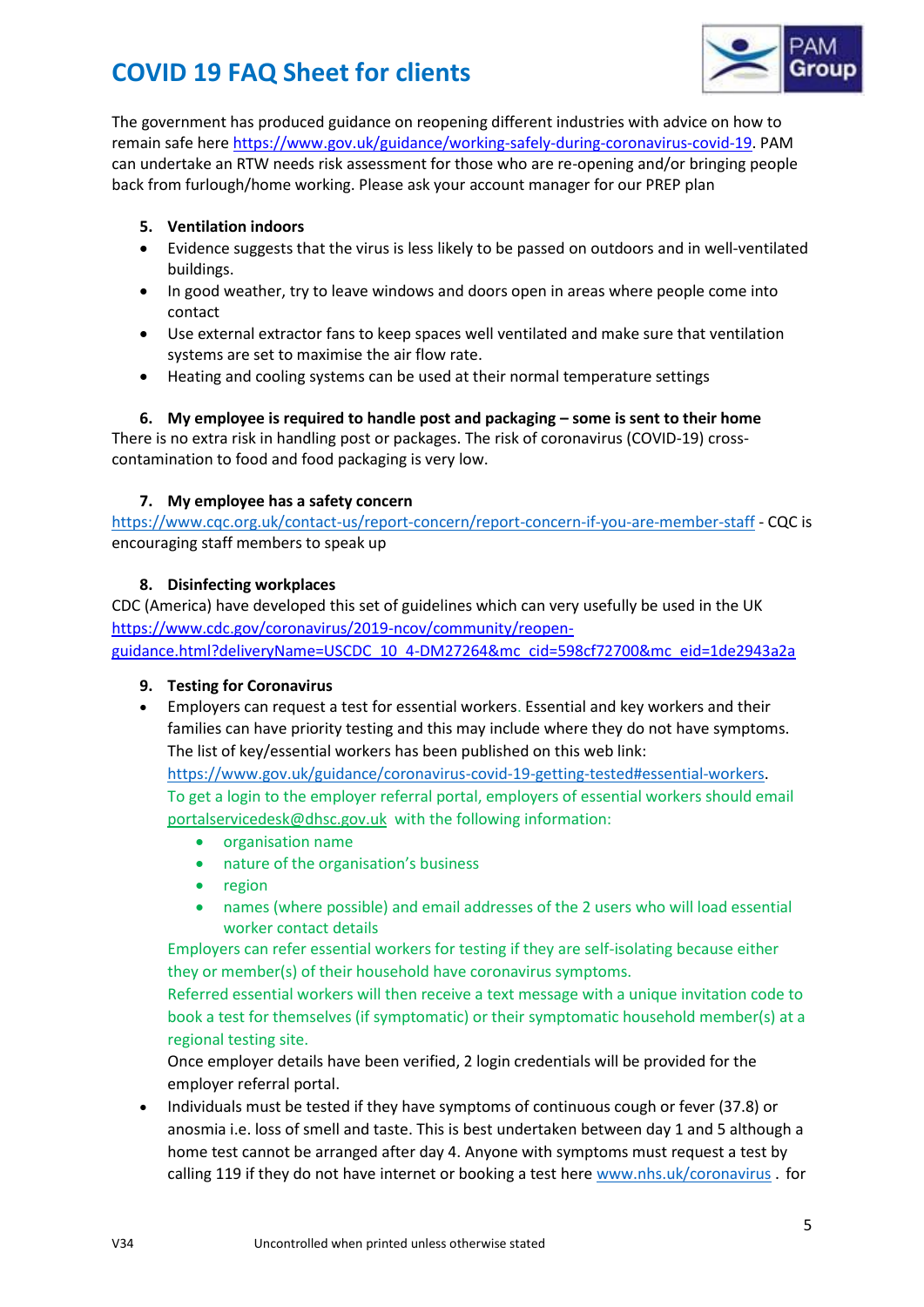

yourself, if you have coronavirus symptoms now (a high temperature, a new, continuous cough, or a loss or change to your sense of smell or taste)

- for someone you live with, if they have symptoms
- if you live in England and have been told to have a test before you go into hospital, for example, for surgery
- if you live in Leicester, Luton or Blackburn where there are coronavirus outbreaks

If they test positive, they will be contacted by the NHS test and trace team who will advise them on next steps in relation to reporting who they have been in contact with and what places they have attended.

Individuals can have a swab test to check if they have coronavirus (COVID-19) now. They can choose to take the test:

- at a test site near you today and get your result tomorrow
- with a home test kit

Employers are encouraged to follow this guidance in relation to **test and tracing** 

[https://www.gov.uk/guidance/nhs-test-and-trace-workplace-guidance?s=09.](https://www.gov.uk/guidance/nhs-test-and-trace-workplace-guidance?s=09) Individuals will be contacted by email, text or phone from the NHS. Calls will come from 0300 0135000. Children under 18 will be contacted by phone wherever possible and asked for their parent or guardian's permission to continue the call. An individual will be asked to sign in to the NHS Test and Trace contact tracing website at [https://contact-tracing.phe.gov.uk.](https://contact-tracing.phe.gov.uk/) If the individual cannot use the contact tracing website, they will be called.

We in PAM can help with provision of results and follow up of those tested <https://www.gov.uk/guidance/guidance-on-coronavirus-covid-19-tests-and-testing-kits>

### **10. Antibody testing**

[https://www.gov.uk/government/publications/coronavirus-covid-19-antibody-tests/coronavirus](https://www.gov.uk/government/publications/coronavirus-covid-19-antibody-tests/coronavirus-covid-19-antibody-tests)[covid-19-antibody-tests](https://www.gov.uk/government/publications/coronavirus-covid-19-antibody-tests/coronavirus-covid-19-antibody-tests) . This antibody test is a blood test which is sent off to the lab and looks to see if an individual has had the virus. As immunity is still unknown; individuals who test positive will still need to remain alert and follow social distancing rules. It is being rolled out to the NHS and care sector before being made available to the wider population. As immunity is not yet fully understood; that testing positive are advised not to relax their guard and to remain alert and follow social distancing guidance.

Antibody tests using a finger prick test can no longer be used as they are not yet validated [https://www.gov.uk/government/news/action-taken-to-halt-sales-of-fingerprick-coronavirus-covid-](https://www.gov.uk/government/news/action-taken-to-halt-sales-of-fingerprick-coronavirus-covid-19-antibody-testing-kits?utm_source=bf96df9d-bd02-4543-b018-6c56fe49e0d5&utm_medium=email&utm_campaign=govuk-notifications&utm_content=immediate)[19-antibody-testing-kits?utm\\_source=bf96df9d-bd02-4543-b018-](https://www.gov.uk/government/news/action-taken-to-halt-sales-of-fingerprick-coronavirus-covid-19-antibody-testing-kits?utm_source=bf96df9d-bd02-4543-b018-6c56fe49e0d5&utm_medium=email&utm_campaign=govuk-notifications&utm_content=immediate)

[6c56fe49e0d5&utm\\_medium=email&utm\\_campaign=govuk-notifications&utm\\_content=immediate](https://www.gov.uk/government/news/action-taken-to-halt-sales-of-fingerprick-coronavirus-covid-19-antibody-testing-kits?utm_source=bf96df9d-bd02-4543-b018-6c56fe49e0d5&utm_medium=email&utm_campaign=govuk-notifications&utm_content=immediate)

**11. My employee has symptoms and has been tested – when can they return to work**  Pathway for return to work following SARS-CoV-2 test - PAM can provide advice and support on a return to work: [-https://www.gov.uk/government/publications/covid-19-management-of-exposed](https://www.gov.uk/government/publications/covid-19-management-of-exposed-healthcare-workers-and-patients-in-hospital-settings/covid-19-management-of-exposed-healthcare-workers-and-patients-in-hospital-settings)[healthcare-workers-and-patients-in-hospital-settings/covid-19-management-of-exposed-healthcare](https://www.gov.uk/government/publications/covid-19-management-of-exposed-healthcare-workers-and-patients-in-hospital-settings/covid-19-management-of-exposed-healthcare-workers-and-patients-in-hospital-settings)[workers-and-patients-in-hospital-settings](https://www.gov.uk/government/publications/covid-19-management-of-exposed-healthcare-workers-and-patients-in-hospital-settings/covid-19-management-of-exposed-healthcare-workers-and-patients-in-hospital-settings)

Symptomatic or positive for COVID 19 staff can return to work on day 11 after the onset of symptoms if clinical improvement has occurred and they have no temperature (48 hours for health care workers). If a cough and anosmia (loss of smell and taste) is the only persistent symptom on day 11, they can return to work. Post-viral cough is known to persist for several weeks in some cases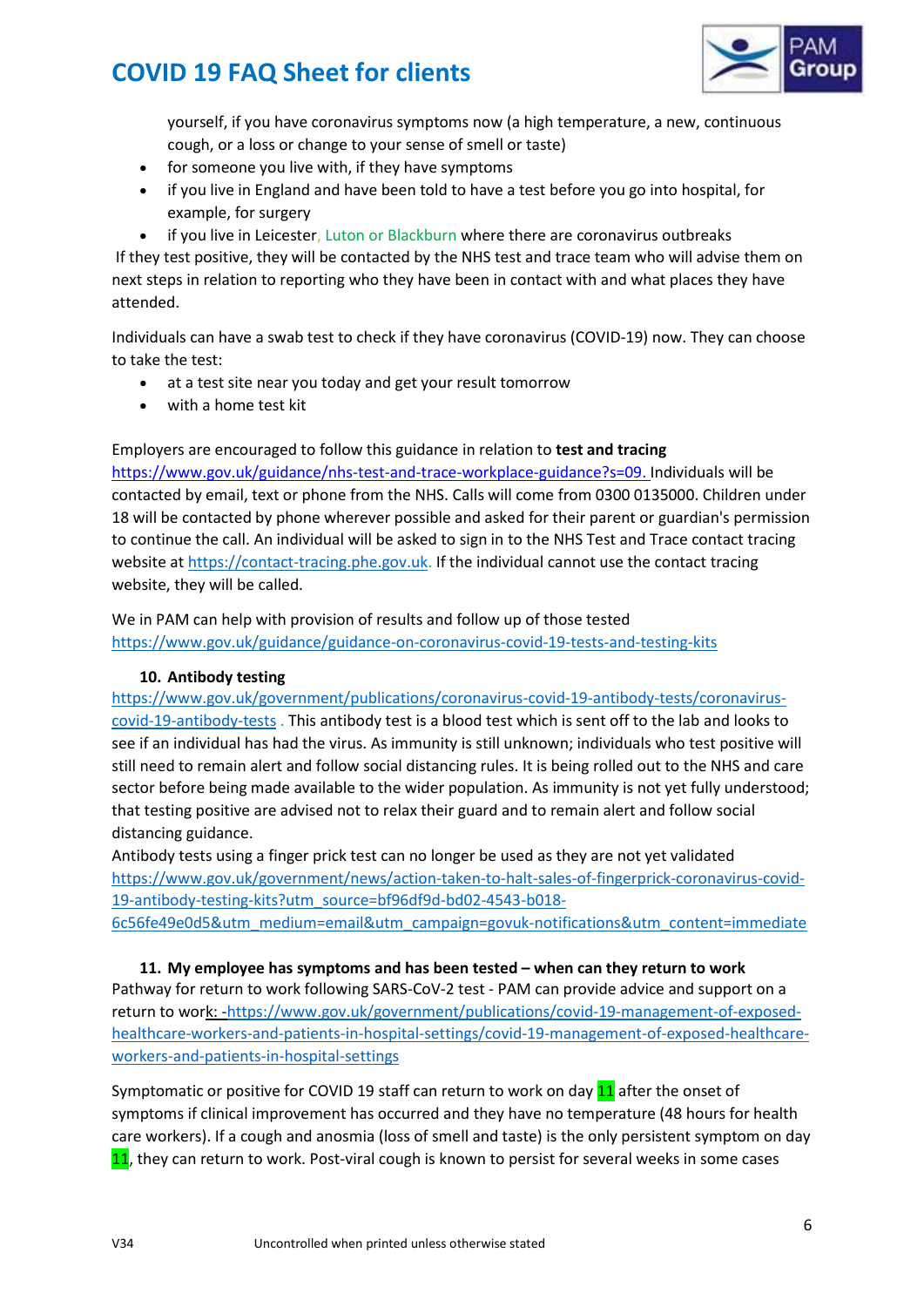

## **12. Contacts**

If anyone is contacted by the tracing team then they will need to isolate for 14 days if: A 'contact' is a person who has been close to someone who has tested positive for coronavirus (COVID-19) anytime from 2 days before the person was symptomatic up to 10 days from onset of symptoms (this is when they are infectious to others). For example, a contact can be:

- people who spend significant time in the same household as a person who has tested positive for coronavirus (COVID-19)
- sexual partners
- a person who has had face-to-face contact (within one metre), with someone who has tested positive for coronavirus (COVID-19), including: being coughed on, having a face-toface conversation, within one metre, or having skin-to-skin physical contact, or any contact within one metre for one minute or longer without face-to-face contact
- A person who has been within 2 metres of someone who has tested positive for coronavirus (COVID-19) for more than 15 minutes
- a person who has travelled in a vehicle whether small or large or a plane with someone who has tested positive for coronavirus (COVID-19); this does not exclude those who were wearing PPE unless in a health care setting
- Where an interaction between 2 people has taken place through a Perspex (or equivalent) screen, this would not be considered sufficient contact, provided that there has been no other contact such as any of those indicated above.
- The contact tracers will not consider the wearing of personal protective equipment (PPE) as a mitigation when assessing whether a recent contact is likely to have risked transmitting the virus. Only full medical-grade PPE worn in health and care settings will be considered.
- Medical-grade PPE should not be purchased to circumvent self-isolation, as this risks disrupting critical supplies needed by the NHS and social care
- Even if you never develop symptoms, you can still be infected and pass the virus on without knowing it

## **13. If your employee previously tested positive for coronavirus (COVID-19) and has another episode of symptoms, do they need to self-isolate again?**

If they had symptoms and isolated for 7 (now 10 days), then they will need to self-isolate again if symptoms reoccur and request a further test.

## **14. What do I do about health surveillance for my employees?**

The HSE guidance plus other specialist groups such as UK OG; MCA for ENG medicals have enabled health discussions to be telephonic during the current crisis [https://www.hse.gov.uk/news/health](https://www.hse.gov.uk/news/health-surveillance-coronavirus.htm)[surveillance-coronavirus.htm.](https://www.hse.gov.uk/news/health-surveillance-coronavirus.htm)

Please discuss with your contract manager. We will be phasing a return as soon as it is feasible to do so.

The DVLA has updated the guidance for D4 medicals and as long as the driver is well; the licence can be extended for 12 months without a D4 medical.

[https://www.gov.uk/government/news/government-takes-further-action-to-support-bus-and-lorry](https://www.gov.uk/government/news/government-takes-further-action-to-support-bus-and-lorry-drivers-who-are-keeping-the-country-moving)[drivers-who-are-keeping-the-country-moving](https://www.gov.uk/government/news/government-takes-further-action-to-support-bus-and-lorry-drivers-who-are-keeping-the-country-moving)

For anyone commencing working with lead; lead testing must be undertaken 4 to 6 weeks later. The follow up with each individual can be by telephone.

## **15. I need advice on my employee's fitness for work?**

Create an OH management referral for bespoke advice or chat to your account manger about our return to work assessment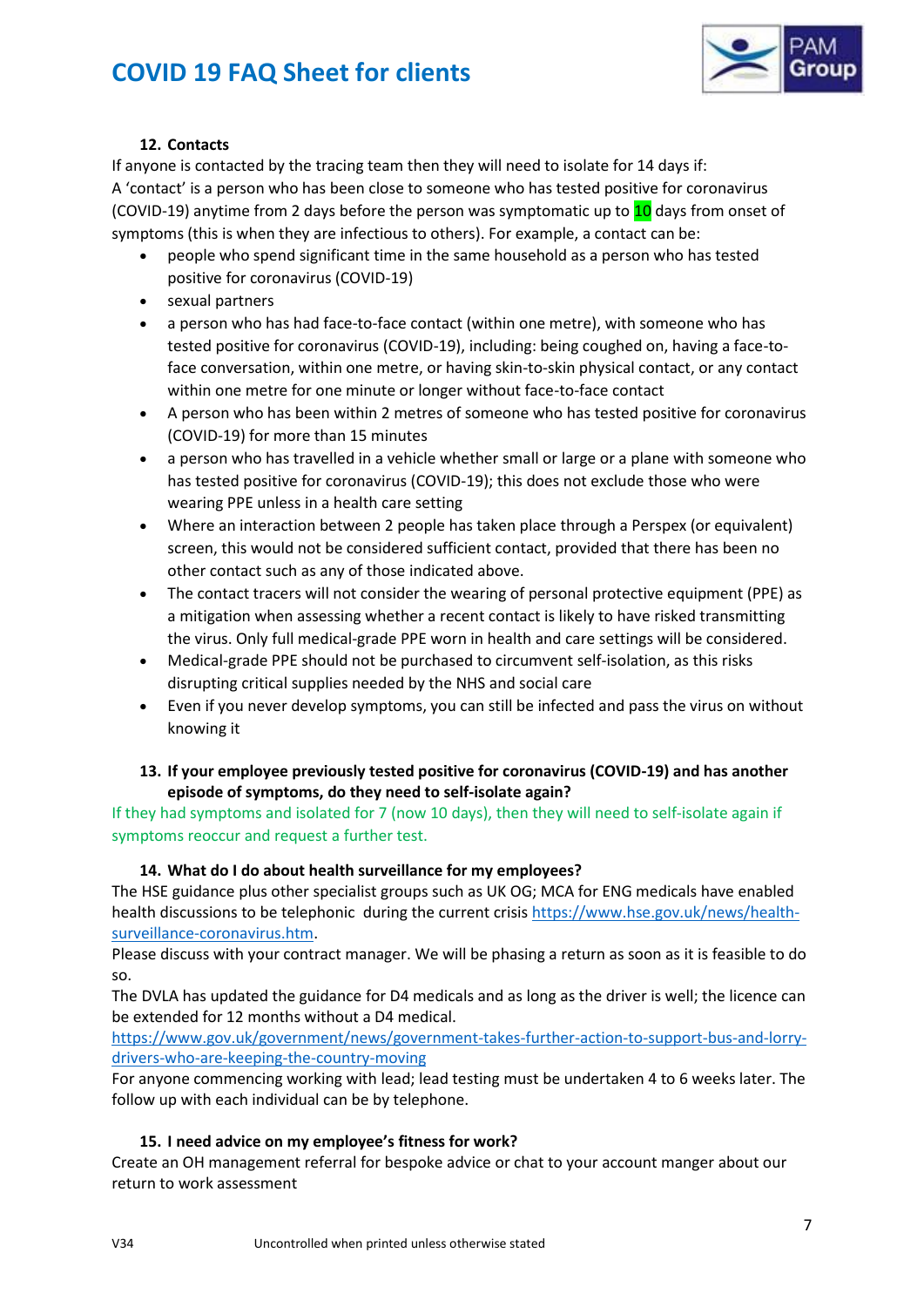

**16. My employee has symptoms of a cold or respiratory infection – is this Coronavirus?** If they have a fever ≥37.8°C and / or a persistent cough and/or anosmia (a loss of smell and taste) they need to contact **NHS 111 online** <https://111.nhs.uk/covid-19> for a test

### **17. Covid-19 as a notifiable disease and RIDDOR reporting**

[https://www.gov.uk/government/news/coronavirus-covid-19-listed-as-a-notifiable-disease.](https://www.gov.uk/government/news/coronavirus-covid-19-listed-as-a-notifiable-disease) However please review this advice from HSE on **RIDDOR** reporting <https://www.hse.gov.uk/news/riddor-reporting-coronavirus.htm> Read about RIDDOR [regulation 9 \(b\) on legislation.gov.uk](http://www.legislation.gov.uk/uksi/2013/1471/regulation/9/made) 

The Chief Coroner has published Guidance No 37 on Covid 19 deaths and possible exposure in the workplace. It states that if a medical practitioner suspects that a person's death was due to an injury or disease attributable to any employment held during the person's lifetime there should be a report to the coroner. This may include front line NHS staff as well as those working in public transport, care homes and emergency services. If the medical cause of death is Covid 19 and there is no reason to suspect that culpable human failure contributed to the particular death there will usually be no requirement for an investigation to be opened.

### **18. Data protection**

The ICO recognises the unprecedented challenges we are all facing during the Coronavirus (COVID-19) pandemic. They know you might need to share information quickly or adapt the way you work. Data protection will not stop you doing that. It's about being proportionate - if something feels excessive from the public's point of view, then it probably is.

And the ICO is here to help. If you need more help, call on 0303 123 1113. [https://ico.org.uk/for](https://ico.org.uk/for-organisations/data-protection-and-coronavirus/)[organisations/data-protection-and-coronavirus/](https://ico.org.uk/for-organisations/data-protection-and-coronavirus/) . The purpose for which the government is processing personal data is to operate the department's response to the coronavirus (Covid-19) public health epidemic. This will involve the dissemination and gathering of information. [https://www.gov.uk/government/publications/privacy-notice-for-covid-19-response](https://www.gov.uk/government/publications/privacy-notice-for-covid-19-response-activity/privacy-notice-for-covid-19-response-activity)[activity/privacy-notice-for-covid-19-response-activity](https://www.gov.uk/government/publications/privacy-notice-for-covid-19-response-activity/privacy-notice-for-covid-19-response-activity)

### **19. My employee doesn't want to come in to work**

Some people might feel they do not want to go to work if they're afraid of catching coronavirus. This could particularly be the case for those who are at higher risk.

An employer should listen to any concerns staff may have and should take steps to protect everyone. For example, they could offer extra car parking where possible so that people can avoid using public transport. If an employee still does not want to go in, they may be able to arrange with their employer to take the time off as holiday or unpaid leave. The employer does not have to agree to this.

If an employee refuses to attend work without a valid reason, it could result in disciplinary action. [https://www.gov.uk/government/publications/full-guidance-on-staying-at-home-and-away-from](https://www.gov.uk/government/publications/full-guidance-on-staying-at-home-and-away-from-others/full-guidance-on-staying-at-home-and-away-from-others#going-to-work)[others/full-guidance-on-staying-at-home-and-away-from-others#going-to-work](https://www.gov.uk/government/publications/full-guidance-on-staying-at-home-and-away-from-others/full-guidance-on-staying-at-home-and-away-from-others#going-to-work)

### **20. My employee has underlying health conditions however I need them to attend work; what shall I do?**

Undertake a risk assessment (found in the COVID Portal in OHIO); if you continue to have concerns please refer to OH for an assessment

**21. I think my employee is a vulnerable person and I am unsure about them being at work?**  Consider a referral to OH as the way we assess vulnerability has changed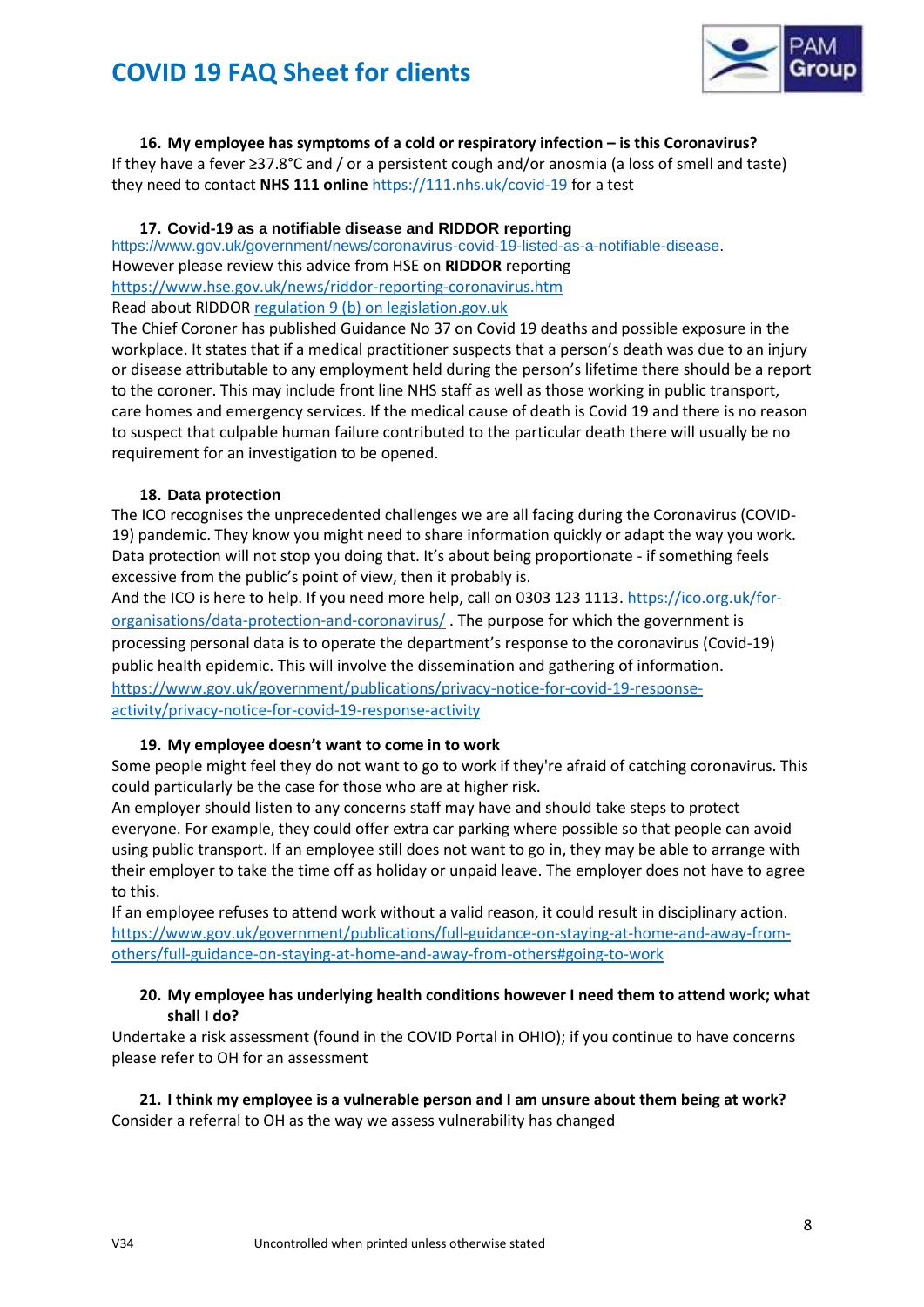

## **22. I believe my employee may be very high risk**

Those in the *very* high-risk group (Shielded group) are advised to stay at home until the **16th of August for Wales.** Leicester; Luton and Blackburn with Darwin also require very vulnerable individuals to shield at this time. Thereafter shielding will be paused and individuals can go to work, if you cannot work from home, as long as the business is COVID-safe including those who have been shielding up to now

[https://www.gov.uk/government/news/plans-to-ease-guidance-for-over-2-million](https://www.gov.uk/government/news/plans-to-ease-guidance-for-over-2-million-shielding?utm_source=0877461d-6c5d-40c2-855e-5a236ee877a1&utm_medium=email&utm_campaign=govuk-notifications&utm_content=immediate)[shielding?utm\\_source=0877461d-6c5d-40c2-855e-](https://www.gov.uk/government/news/plans-to-ease-guidance-for-over-2-million-shielding?utm_source=0877461d-6c5d-40c2-855e-5a236ee877a1&utm_medium=email&utm_campaign=govuk-notifications&utm_content=immediate)

[5a236ee877a1&utm\\_medium=email&utm\\_campaign=govuk-notifications&utm\\_content=immediate](https://www.gov.uk/government/news/plans-to-ease-guidance-for-over-2-million-shielding?utm_source=0877461d-6c5d-40c2-855e-5a236ee877a1&utm_medium=email&utm_campaign=govuk-notifications&utm_content=immediate) The most vulnerable group includes:

- Solid organ transplant recipients.
- People with specific cancers:
	- people with cancer who are undergoing active chemotherapy
	- people with lung cancer who are undergoing radical radiotherapy
	- people with cancers of the blood or bone marrow such as leukaemia, lymphoma or myeloma who are at any stage of treatment
	- people having immunotherapy or other continuing antibody treatments for cancer
	- people having other targeted cancer treatments which can affect the immune system, such as protein kinase inhibitors or PARP inhibitors
	- people who have had bone marrow or stem cell transplants in the last 6 months, or who are still taking immunosuppression drugs
- People with severe respiratory conditions such as cystic fibrosis
- People with rare diseases and inborn errors of metabolism that significantly increase the risk of infections (such as Severe combined immunodeficiency (SCID), homozygous sickle cell).
- Women who are pregnant with significant heart disease, congenital or acquired. However, with more complex conditions you may wish to obtain an OH opinion via a management referral to inform your risk assessment [https://www.gov.uk/government/publications/guidance-on-shielding-and-protecting](https://www.gov.uk/government/publications/guidance-on-shielding-and-protecting-extremely-vulnerable-persons-from-covid-19/guidance-on-shielding-and-protecting-extremely-vulnerable-persons-from-covid-19)[extremely-vulnerable-persons-from-covid-19/guidance-on-shielding-and-protecting](https://www.gov.uk/government/publications/guidance-on-shielding-and-protecting-extremely-vulnerable-persons-from-covid-19/guidance-on-shielding-and-protecting-extremely-vulnerable-persons-from-covid-19)[extremely-vulnerable-persons-from-covid-19](https://www.gov.uk/government/publications/guidance-on-shielding-and-protecting-extremely-vulnerable-persons-from-covid-19/guidance-on-shielding-and-protecting-extremely-vulnerable-persons-from-covid-19)

Those that have been shielding are likely to be reassessed with a new algorithm which is being developed. However, Occupational Health already have an algorithm which assessed risk category using COVID age and therefore please refer to OH if you wish to understand which category your employee is in and you have been unable to ascertain this with your current risk assessment.

### **23. My employee is very vulnerable and wishes to return to work**

They are strongly advised to continue to shield till the end of July; however, the government is clear that it is an individual choice. A risk assessment is advised

## **24. My employee lives with a vulnerable person and I am unsure whether they should be in work?**

If feasible, the person should work from home but if not feasible then stringent social distancing should apply both in the home and at work. A risk assessment is advised. Please note that those shielded are likely to be reassessed for vulnerability using an updated algorithm. Consider a referral to OH for further advice. Evidence from their GP should be obtained if they are in the extremely vulnerable or shielded group. [https://www.gov.uk/government/publications/guidance-on-shielding](https://www.gov.uk/government/publications/guidance-on-shielding-and-protecting-extremely-vulnerable-persons-from-covid-19/guidance-on-shielding-and-protecting-extremely-vulnerable-persons-from-covid-19)[and-protecting-extremely-vulnerable-persons-from-covid-19/guidance-on-shielding-and-protecting](https://www.gov.uk/government/publications/guidance-on-shielding-and-protecting-extremely-vulnerable-persons-from-covid-19/guidance-on-shielding-and-protecting-extremely-vulnerable-persons-from-covid-19)[extremely-vulnerable-persons-from-covid-19](https://www.gov.uk/government/publications/guidance-on-shielding-and-protecting-extremely-vulnerable-persons-from-covid-19/guidance-on-shielding-and-protecting-extremely-vulnerable-persons-from-covid-19)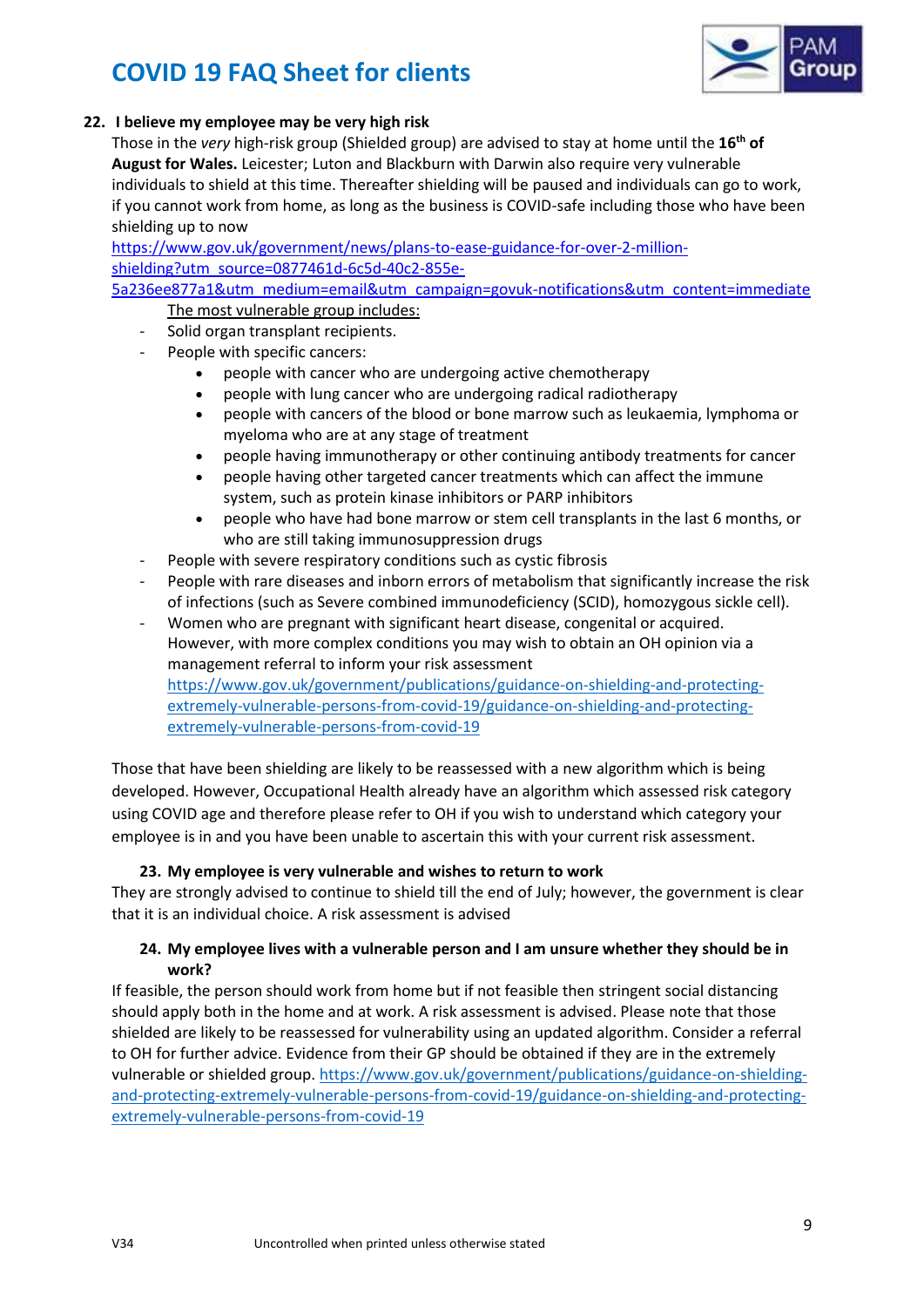

## **25. What support could I provide to higher risk employees where I am unable to provide home working (Social distancing in the work place)**

Please read the risk assessment guidance found her[e https://www.pamgroup.co.uk/covid-nineteen](https://www.pamgroup.co.uk/covid-nineteen) under 'risk management' and have a look at the algorithms below. Other than the suggestions in paragraph 6. Consider changing start and finish times to reduce the risk of coming into contact with people less than 6 feet apart; use of separate cups and utensils; different break times so as to avoid people; desks 6 feet apart; a different entrance; access to hand gel and cleaning materials for surfaces; a separate office; video meetings etc. HSE guidance on hygiene steps here <https://www.hse.gov.uk/coronavirus/working-safely/cleaning.htm>

Government guidance on social distancing in the workplace was updated on the  $7<sup>th</sup>$  April [https://www.gov.uk/guidance/social-distancing-in-the-workplace-during-coronavirus-covid-19](https://www.gov.uk/guidance/social-distancing-in-the-workplace-during-coronavirus-covid-19-sector-guidance) [sector-guidance](https://www.gov.uk/guidance/social-distancing-in-the-workplace-during-coronavirus-covid-19-sector-guidance) which includes advice on shift working and staggering work processes

## **26. What PPE (Personal protective equipment) should I provide**

Those most at risk within the UK are professionals working in health and social care sectors. This updated guidance gives an overview of infection prevention and control; PPE to use in aerosol generating procedures and non-aerosol generating procedures plus secondary; social; primary community; ambulance etc. settings as well as in ANY setting

[https://www.gov.uk/government/collections/coronavirus-covid-19-personal-protective-equipment](https://www.gov.uk/government/collections/coronavirus-covid-19-personal-protective-equipment-ppe?%20)[ppe?](https://www.gov.uk/government/collections/coronavirus-covid-19-personal-protective-equipment-ppe?%20) .

Home care workers now have clear guidance on PPE use

[https://assets.publishing.service.gov.uk/government/uploads/system/uploads/attachment\\_data/file](https://assets.publishing.service.gov.uk/government/uploads/system/uploads/attachment_data/file/881296/Domiciliary_care_guidance_final.pdf) [/881296/Domiciliary\\_care\\_guidance\\_final.pdf](https://assets.publishing.service.gov.uk/government/uploads/system/uploads/attachment_data/file/881296/Domiciliary_care_guidance_final.pdf)

## **27. What if my staff member was exposed at work?**

HCWs who come into contact with a COVID-19 or suspected COVID-19 patient while not wearing personal protective equipment (PPE) can remain at work. This is because in most instances this will be a short-lived exposure, unlike exposure in a household setting that is ongoing. Should they be contacted as part of contact tracing and it be deemed they were in contact for less than 1 minute at less than 1 meter; or 15 minutes at less than 2 M without PPE then they are likely to need to isolate [https://www.gov.uk/government/publications/covid-19-management-of-exposed-healthcare](https://www.gov.uk/government/publications/covid-19-management-of-exposed-healthcare-workers-and-patients-in-hospital-settings/covid-19-management-of-exposed-healthcare-workers-and-patients-in-hospital-settings)[workers-and-patients-in-hospital-settings/covid-19-management-of-exposed-healthcare-workers](https://www.gov.uk/government/publications/covid-19-management-of-exposed-healthcare-workers-and-patients-in-hospital-settings/covid-19-management-of-exposed-healthcare-workers-and-patients-in-hospital-settings)[and-patients-in-hospital-settings.](https://www.gov.uk/government/publications/covid-19-management-of-exposed-healthcare-workers-and-patients-in-hospital-settings/covid-19-management-of-exposed-healthcare-workers-and-patients-in-hospital-settings) HCWs should: not attend work if they develop symptoms while at home (off-duty) – see section 21 for self-isolating periods. For Non health care workers - If you think you have been in contact with someone who has the virus, you no longer need to take action, unless you start to feel unwell yourself.

## **28. My employee is anxious and worried about the current situation**

Does your organisation have an EAP (Employee Assistance program) service? This may be **PAM assist; CALL 0800 019 8988**; however, it may be another EAP and therefore provide the details to your employee. If you do not have an EAP service then you can refer to PAM for a Well Check which is a discussion with a psychotherapist for support. Or you may wish to contact a charity such as MIND <https://www.mind.org.uk/> ; Heads togethe[r https://www.headstogether.org.uk/](https://www.headstogether.org.uk/) Samaritans **116 123** o[r jo@samaritans.org](mailto:jo@samaritans.org) or online programs like Mood Juice

<https://www.moodjuice.scot.nhs.uk/>; Headspace <https://www.headspace.com/> which is free during the current crisis.

The British Psychological Society have produced an excellent document on looking after the health of healthcare staff affected by the Covid-19 crisis.

[https://www.bps.org.uk/sites/www.bps.org.uk/files/News/News%20-](https://www.bps.org.uk/sites/www.bps.org.uk/files/News/News%20-%20Files/Psychological%20needs%20of%20healthcare%20staff.pdf) [%20Files/Psychological%20needs%20of%20healthcare%20staff.pdf](https://www.bps.org.uk/sites/www.bps.org.uk/files/News/News%20-%20Files/Psychological%20needs%20of%20healthcare%20staff.pdf) . The NHS has commenced a new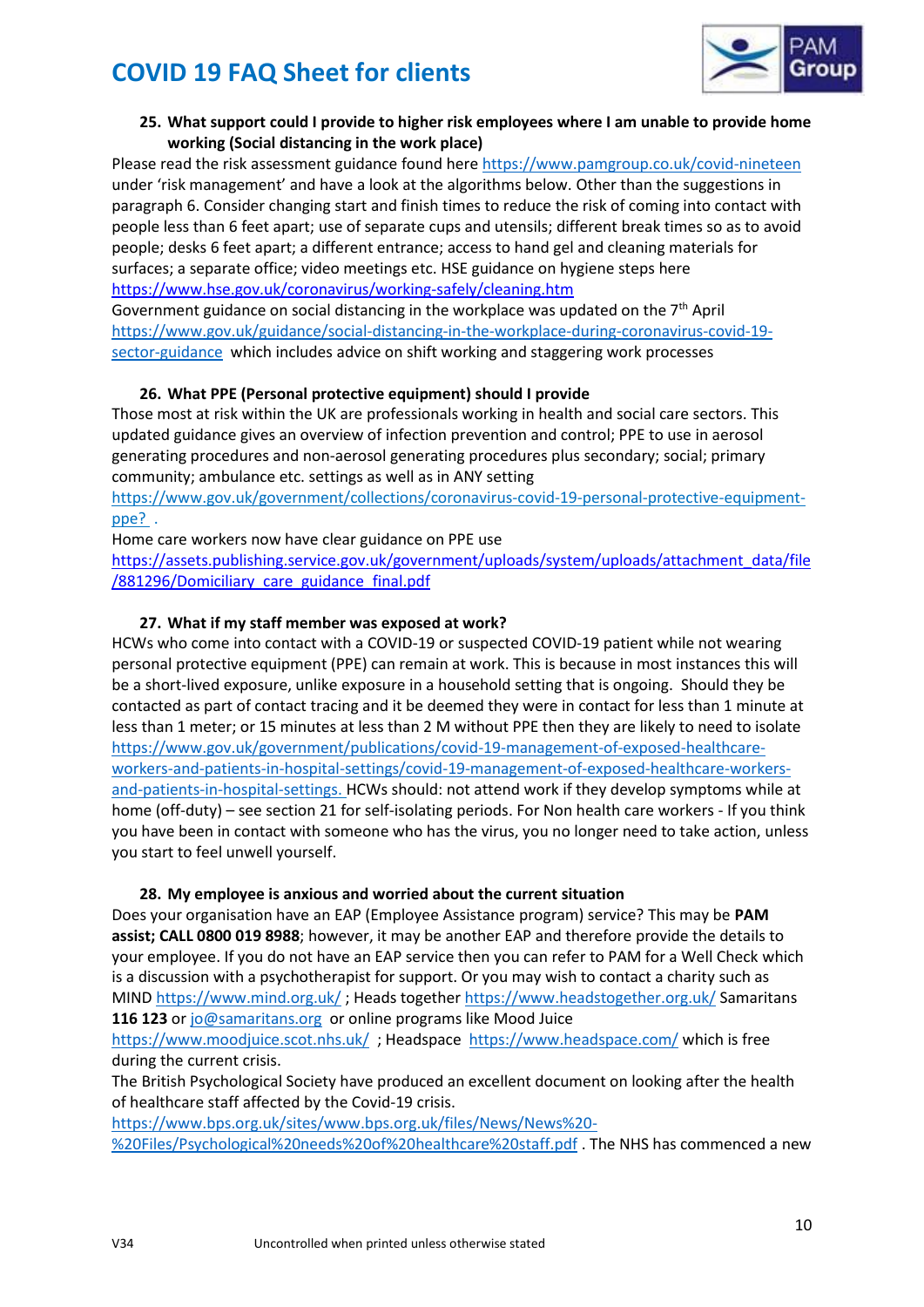

mental health hotline for NHS staf[f https://www.england.nhs.uk/2020/04/nhs-launches-mental](https://www.england.nhs.uk/2020/04/nhs-launches-mental-health-hotline-for-staff-tackling-covid-19/)[health-hotline-for-staff-tackling-covid-19/](https://www.england.nhs.uk/2020/04/nhs-launches-mental-health-hotline-for-staff-tackling-covid-19/)

### **29. My employee is concerned about finances?**

Your EAP if you have one includes financial and debt advice but if you do not have access to an EAP service then look at Martins Money Saving Website<https://www.moneysavingexpert.com/> or consider Citizens Advice Bureau

## **30. I am concerned about my workforce because as essential workers they are under great strain?**

Speak to your account manager about a mini mental health and fatigue assessment for your employees or a wellness check

## **31. My employee is concerned about attending work and I am not sure they should be in work?**

Have you looked at our corporate risk assessment which can be found here [https://www.pamgroup.co.uk/covid-nineteen.](https://www.pamgroup.co.uk/covid-nineteen)

If your answer cannot be found within the risk assessment or on the PAM COVID page then you can make a referral to Occupational Health for a COVID 19 risk assessment

**32. My employee is pregnant and I feel I am unable to comply with social distancing at work?** In the light of the limited evidence, pregnant women can only continue to work in direct patientfacing roles if they are under 28 weeks' gestation and if this follows a risk assessment that recommends, they can continue working, subject to modification of the working environment and deployment to suitable alternative duties. Guidance here found at th[e RCOG](https://www.rcog.org.uk/coronavirus-pregnancy) an[d RCOG OH Advice](https://www.rcog.org.uk/globalassets/documents/guidelines/2020-04-21-occupational-health-advice-for-employers-and-pregnant-women.pdf) .

### Added clarity on advice<https://www.rcm.org.uk/advice-for-pregnant-healthcare-workers/>

For pregnant women from 28 weeks' gestation, or with underlying health conditions such as heart or lung disease at any gestation, a more precautionary approach is advised. Women in this category should be recommended to stay at home. For many healthcare workers, this may present opportunities to work flexibly from home in a different capacity, for example by undertaking telephone or videoconference consultations, or taking on administrative duties.

Health care workers Pregnant woman can choose whether they wish to be patient facing – see revised guidance All pregnant women should comply with social distancing in and out of work. Those with cardiac conditions are especially vulnerable and should work from home where feasible.

## **33. I want to discuss my employee's medical record and obtain an individual plan in relation to risk?**

This requires a referral to OH

### **34. My employee is diabetic**

All diabetics regardless of type 1 or 2 are at higher risk; however if you are unsure what this means for you then ask your manager to make an OH COVID 19 risk assessment referral [https://www.diabetes.org.uk/about\\_us/news/coronavirus](https://www.diabetes.org.uk/about_us/news/coronavirus)

### **35. My colleague is obese (BMI > 40)**

Follow social distancing advic[e https://www.obesityuk.org.uk/covid19](https://www.obesityuk.org.uk/covid19)

## **36. My employee has chronic kidney disease (CKD); may be on dialysis or may have chronic liver disease**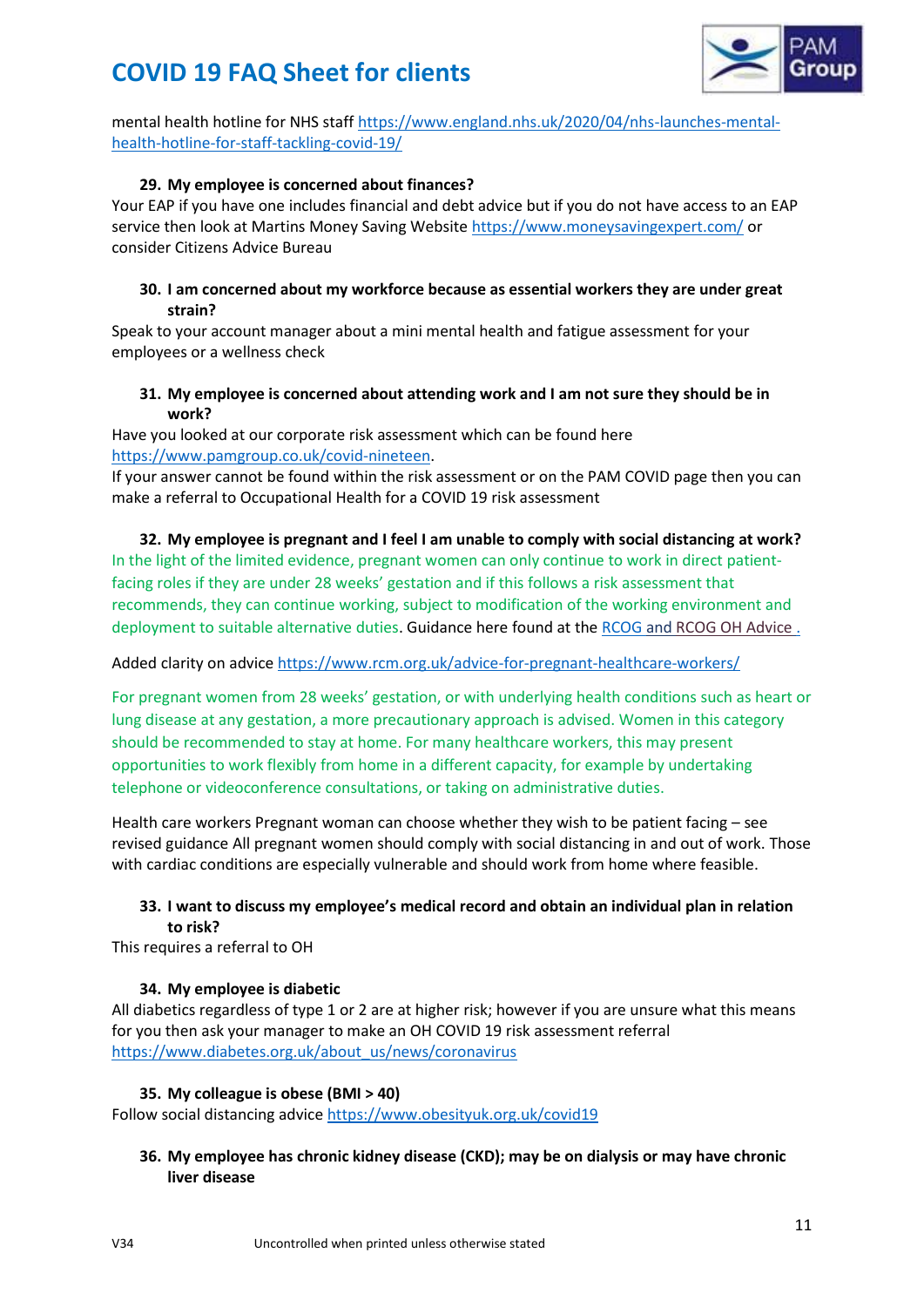

They are advised to follow the advice of their clinicians who should be contacting you – you are at a higher risk. [https://britishlivertrust.org.uk/coronavirus-covid-19-health-advice-for-people-with-liver](https://britishlivertrust.org.uk/coronavirus-covid-19-health-advice-for-people-with-liver-diseaseand-liver-transplant-patients/)[diseaseand-liver-transplant-patients/](https://britishlivertrust.org.uk/coronavirus-covid-19-health-advice-for-people-with-liver-diseaseand-liver-transplant-patients/) 

## **37. My employee has MS**

DMTs affect the immune system, which can make chances of infection, or complications from infection higher. These risks are different for different DMTS, but generally they are moderate. If you're employee is taking a DMT and think they have coronavirus, they should be able to continue taking it if their symptoms are mild. [https://www.mssociety.org.uk/about-ms/treatments-and](https://www.mssociety.org.uk/about-ms/treatments-and-therapies/disease%20modifyingtherapies/covid-19-coronavirus-and-ms)[therapies/disease modifyingtherapies/covid-19-coronavirus-and-ms](https://www.mssociety.org.uk/about-ms/treatments-and-therapies/disease%20modifyingtherapies/covid-19-coronavirus-and-ms)

## **38. My employee has HIV**

There is currently no evidence that all people with HIV are considered at increased risk. Those on HIV treatment with a good CD4 count and an undetectable viral load are not considered to have weakened immune systems. A 'good' CD4 count means anything over 200. If the CD4 count is less than 200, if they are not on treatment or if they have a detectable viral load, then it's particularly important that they follow the guidance on social distancing.

<https://www.tht.org.uk/news/coronavirus-covid-19>[https://www.bhiva.org/coronavirus-and-HIV](https://www.bhiva.org/coronavirus-and-HIV-responses-to-common-questions-from-BHIVA)[responses-to-common-questions-from-BHIVA](https://www.bhiva.org/coronavirus-and-HIV-responses-to-common-questions-from-BHIVA)

## **39. Immunosuppressants**

The following immunosuppression therapies are sufficient to significantly increase the risk of infection: Azathioprine; Mycophenolate (both types); Cyclosporin; Sirolimus; Tacrolimus and therefore strict social distancing is required.

## **40. Sickle cell trait or problems with the spleen**

Those with sickle cell trait need to follow the guidance given to the general public (as trait doesn't fall into the at-risk category) but they need to check the full vulnerable groups list in case they fall into another category such as if the spleen had been removed, they are pregnant or are over 70). [https://www.sicklecellsociety.org/coronavirus-and-scd/.](https://www.sicklecellsociety.org/coronavirus-and-scd/)

### **41. Asthma?**

those people with severe asthma will be followed up by the NHS; however the risk with asthma has decreased. Guidance can be found here [https://www.asthma.org.uk/advice/triggers/coronavirus](https://www.asthma.org.uk/advice/triggers/coronavirus-covid-19/)[covid-19/.](https://www.asthma.org.uk/advice/triggers/coronavirus-covid-19/)

### **42. Heart disease?**

Anyone with a heart condition is considered high risk of more severe complications of COVID 19 coronavirus. An OH management referral can provide bespoke advice

### **43. A rheumatological condition**

Guidance on the management, including risk stratification for rheumatological conditions can be found here: [https://www.rheumatology.org.uk/news-policy/details/Covid19-Coronavirus-update](https://www.rheumatology.org.uk/news-policy/details/Covid19-Coronavirus-update-members)[members.](https://www.rheumatology.org.uk/news-policy/details/Covid19-Coronavirus-update-members) Should you remain concerned, please refer to OH

### **44. Antihypertensive medication**

Those with hypertension have now been found to be at a higher risk [Council on Hypertension of the](https://www.escardio.org/Councils/Council-on-Hypertension-(CHT))  [European Society of Cardiology.](https://www.escardio.org/Councils/Council-on-Hypertension-(CHT))

### **45. Ibuprofen**